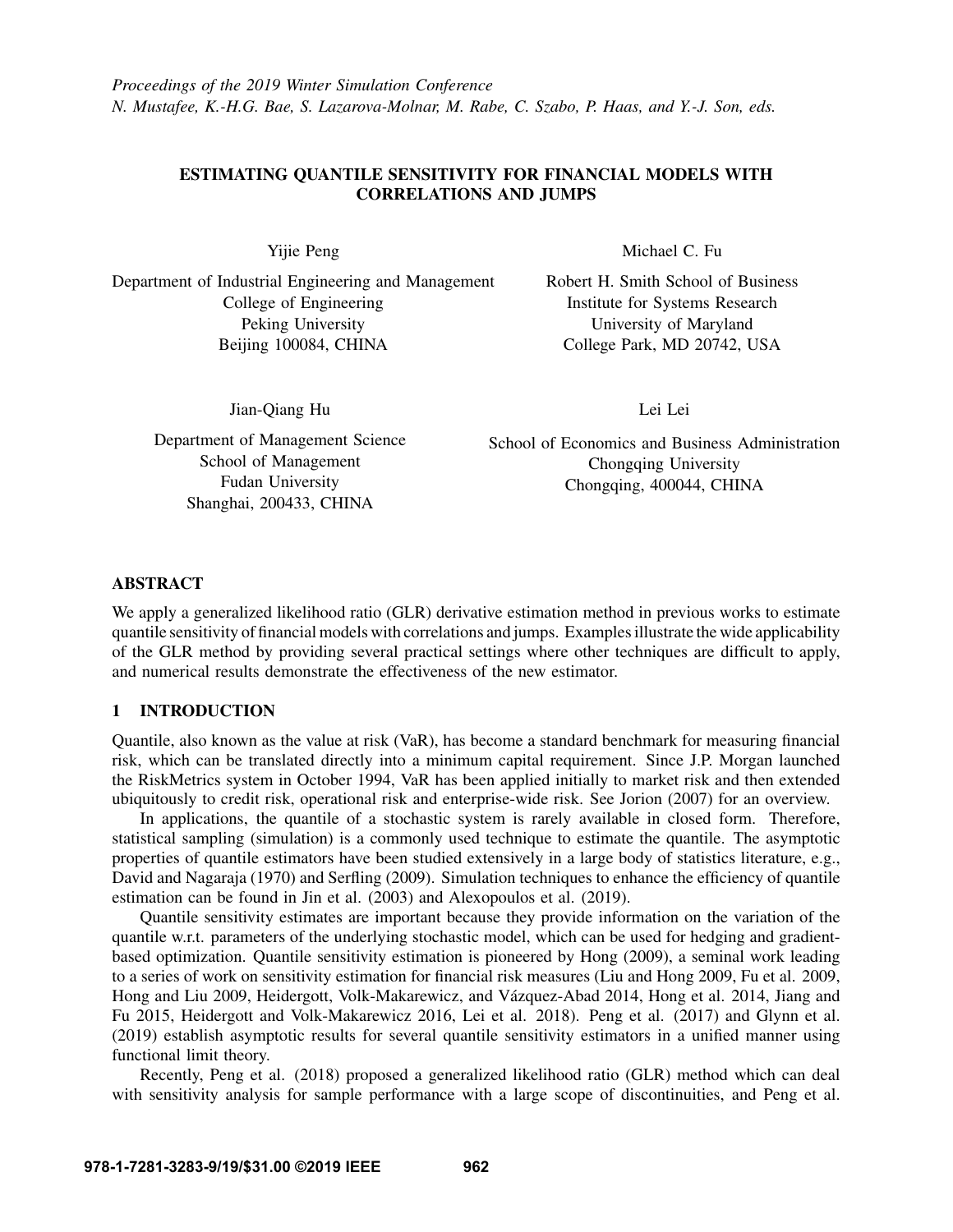[\(2019\)](#page-11-3) provided the GLR estimator for any distribution sensitivity under simpler and more interpretable conditions. Distribution sensitivities are pivotal in quantile sensitivity estimation studied in this work. The GLR estimator for quantile sensitivity does not require batching or binning but is easier to implement and has broader applicability than the previously proposed estimators.

Early work in sensitivity analysis in finance engineering and risk management can be found in [Fu](#page-10-13) [and Hu \(1995\),](#page-10-13) [Broadie and Glasserman \(1996\),](#page-10-14) [Glasserman \(2004\),](#page-10-15) [Kaniel et al. \(2008\),](#page-10-16) [Lyuu and Teng](#page-10-17) [\(2011\),](#page-10-17) [Liu and Hong \(2011\),](#page-10-18) [Wang et al. \(2012\),](#page-11-4) and [Chen and Liu \(2014\).](#page-10-19) Sensitivity analysis work on financial models with jumps include [Glasserman and Liu \(2010\),](#page-10-20) [Glasserman and Liu \(2011\),](#page-10-21) [Peng](#page-11-5) [et al. \(2014\),](#page-11-5) [Peng et al. \(2016\),](#page-11-6) and sensitivity analysis of portfolio credit derivatives with correlated default times can be found in [Joshi and Kainth \(2004\),](#page-10-22) [Chen and Glasserman \(2008\),](#page-10-23) and [Hong et al.](#page-10-24) [\(2014\).](#page-10-24) Recently, [Lei et al. \(2019\)](#page-10-25) consider sensitivity analysis of portfolio credit derivatives with respect to systemic parameters with correlated default times modeled by copulas.

The focus of this work is to apply the GLR method to estimate quantile sensitivity of financial models with correlations and jumps, which has not been studied in previous work. To fill the gap in the literature, we estimate the quantile sensitivity of a linear model with dependence modeled by an Archimedean copula and the quantile sensitivity of the option price under a Lévy-driven stochastic volatility model. Examples illustrate the wide applicability of the GLR method by providing several practical settings where other techniques are difficult to apply, and numerical results demonstrate the effectiveness of the new estimator.

The rest of the paper is organized as follows. In Section 2, we formulate the quantile sensitivity estimation problem and present the GLR estimator. Applications and numerical experiments are provided in Section 3. The last section offers conclusions.

# 2 QUANTILE SENSITIVITY ESTIMATION

Our setting considers stochastic models with the parameter appearing both in the performance function and in the underlying input distributions:

<span id="page-1-0"></span>
$$
Y_{\theta} = g(X; \theta), \tag{1}
$$

where  $g(\cdot;\theta)$  is a performance function,  $X = (X_1,\ldots,X_n)$  is the input random vector with a joint density  $f_X(\cdot;\theta)$ ,  $\theta$  is the parameter of interest. Our goal is to estimate the derivative of the  $\alpha$ -quantile with respect to parameter  $\theta$ ,  $dq_{\theta}^{\alpha}/d\theta$ , defined such that  $F(q_{\theta}^{\alpha};\theta) = \alpha$  where *F* is the distribution function of *Y*<sub> $\theta$ </sub>. Assume *Y*<sub>θ</sub> is a continuous r.v. with a positive and continuous density  $f(y; \theta)$  on  $(q_\theta^\alpha - \varepsilon, q_\theta^\alpha + \varepsilon)$ ,  $\varepsilon > 0$ . Using the formula for the derivative of an implicit function, we have [\(Fu et al. 2009\)](#page-10-5)

$$
\frac{d}{d\theta}q_{\theta}^{\alpha} = -\frac{\partial F(y;\theta)}{\partial \theta}\bigg|_{y=q_{\theta}^{\alpha}}\bigg/f(q_{\theta}^{\alpha};\theta).
$$

Notice that

$$
\frac{\partial F(y;\theta)}{\partial \theta} = \frac{\partial \mathbb{E}[\mathbf{1}\{g(X;\theta) \leq y\}]}{\partial \theta}, \quad f(y;\theta) = \frac{\partial \mathbb{E}[\mathbf{1}\{g(X;\theta) \leq y\}]}{\partial y}.
$$

The derivatives are called distribution sensitivities. Discontinuity is introduced by the indicator function. Because of the existence of structural parameters in the discontinuous sample performance for distribution sensitivity estimation, classic gradient estimation techniques such as infinitesimal perturbation analysis (IPA) and likelihood ratio (LR) method do not apply [\(Ho and Cao 1991,](#page-10-26) [Rubinstein and Shapiro 1993,](#page-11-7) [Pflug 1996\)](#page-11-8). From [Peng et al. \(2019\),](#page-11-3) we have the GLR estimators for distribution sensitivities  $1{Y_{\theta} \le y} \Psi_{1,i}(X; \theta)$ and  $\mathbf{1}{Y_{\theta} \leq y} \Psi_{2,i}(X;\theta)$ ,  $i = 1,...,n$ , such that

$$
\frac{\partial F(y;\theta)}{\partial \theta} = \mathbb{E}\left[\mathbf{1}\{g(X;\theta) \leq y\} \Psi_{1,i}(X;\theta)\right], \quad f(y;\theta) = \mathbb{E}\left[\mathbf{1}\{g(X;\theta) \leq y\} \Psi_{2,i}(X;\theta)\right],
$$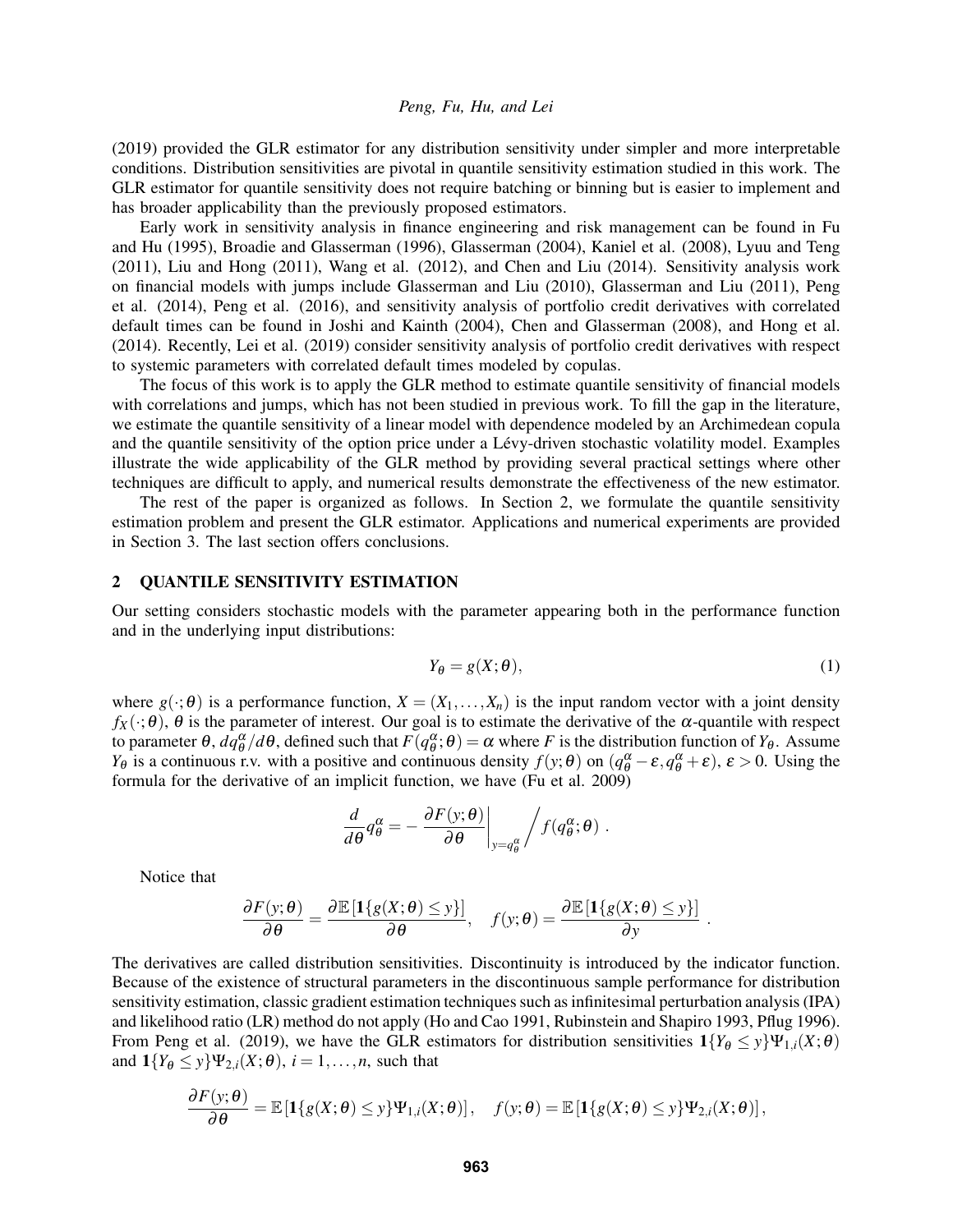where

$$
\Psi_{1,i}(x;\theta) = \frac{\partial \log f_X(x;\theta)}{\partial \theta} \n- \left(\frac{\partial g(x;\theta)}{\partial x_i}\right)^{-1} \left[\frac{\partial g(x;\theta)}{\partial \theta}\left(\frac{\partial \log f_X(x;\theta)}{\partial x_i} - \frac{\partial^2 g(x;\theta)}{\partial x_i^2}\left(\frac{\partial g(x;\theta)}{\partial x_i}\right)^{-1}\right) + \frac{\partial^2 g(x;\theta)}{\partial \theta \partial x_i}\right],
$$
\n
$$
\Psi_{2,i}(x;\theta) = \left(\frac{\partial g(x;\theta)}{\partial x_i}\right)^{-1} \left(\frac{\partial \log f_X(x;\theta)}{\partial x_i} - \frac{\partial^2 g(x;\theta)}{\partial x_i^2}\left(\frac{\partial g(x;\theta)}{\partial x_i}\right)^{-1}\right).
$$

The GLR estimators for distribution sensitivities may not be unique. Different weight functions with  $i = 1, \ldots, n$  could lead to different variances [\(Cui et al. 2019\)](#page-10-27), though all unbiased under certain conditions.

We allow input random variables  $X_1, \ldots, X_n$  to be dependent. Copulas are used widely in finance and actuarial science to quantify the dependence between assets [\(Nelsen 2013\)](#page-10-28). Archimedean copulas are an important family of copulas that have explicit formulas and the potential to capture heavy tails of extreme events that cannot be captured by a Gaussian copula. Except for the Gaussian family, it is difficult in general to simulate dependent random variables and their corresponding pathwise derivative estimates, because there are not explicit formulas for the conditional distribution functions. For a special case of Archimedean copulas, pathwise simulation of dependent random variables and their corresponding derivatives is relatively simple, but still requires Laplace transform inversion, which is time consuming if the inverse is not available in analytical form [\(Marshall and Olkin 1988\)](#page-10-29).

The quantile sensitivity of Archimedean copulas can be efficiently addressed by GLR using change of measure. We consider smooth Archimedean copulas that have the following form:

$$
C(u; \theta) = h^{-1} (h(u_1; \theta) + \cdots + h(u_n; \theta); \theta),
$$

where  $u = (u_1, \ldots, u_n)$ ,  $h: [0,1] \times \Theta \rightarrow [0,\infty)$  is the generator function that is continuous, strictly decreasing, convex, and  $h(1; \theta) = 0$  for all  $\theta \in \Theta$ . For marginal distribution functions  $F_1(\cdot; \theta)$ , ..,  $F_n(\cdot; \theta)$ , a joint distribution function with  $F_i(\cdot)$  as its marginal distribution function can be defined through a copula:

$$
F_Z(z; \theta) = C(F_1(z_1; \theta), \ldots, F_n(z_n; \theta); \theta),
$$

where  $z = (z_1, \ldots, z_n)$ . Assuming sufficient smoothness of the copula, the copula density is given by

$$
c(u; \theta) = \frac{\partial^n C(u; \theta)}{\partial u_1 \cdots \partial u_n},
$$

and the density of the joint distribution is

$$
f_Z(z;\theta) = c(F_1(z_1;\theta),\ldots,F_n(z_n;\theta);\theta) \prod_{i=1}^n f_i(z_i;\theta),
$$

where  $f_i(z_i; \theta)$ ,  $i = 1, ..., n$ , are the densities of marginal distributions. For  $g(Z; \theta)$  where  $Z = (Z_1, ..., Z_n)$ follows a joint distribution  $F_Z(\cdot)$ , we have

$$
F(y; \theta) = \mathbb{E}\left[\mathbf{1}\{g(Z; \theta) \leq y\}\right] = \mathbb{E}\left[\mathbf{1}\{g(X; \theta) \leq y\} \ c\left(F_1(X_1; \theta), \ldots, F_n(X_n; \theta); \theta\right)\right],
$$

where  $X_i$ ,  $i = 1, ..., n$ , are independent and follow distribution  $F_i(\cdot; \theta)$ . Essentially, we avoid directly simulating dependent random variables by change of measure. Then, the GLR method in [Peng et al. \(2018\),](#page-11-2) whose derivation includes function smoothing, integration by parts, and taking limits, can be easily extended to handle this problem if the copula density  $c(\cdot;\theta)$  has sufficient smoothness: for  $i = 1, ..., n$ ,

$$
\frac{\partial F(y;\theta)}{\partial \theta} = \mathbb{E}\left[\mathbf{1}\{g(Z;\theta) \leq y\}\widehat{\Psi}_{1,i}(X;\theta)\right], \quad f(y;\theta) = \mathbb{E}\left[\mathbf{1}\{g(Z;\theta) \leq y\}\widehat{\Psi}_{2,i}(X;\theta)\right],
$$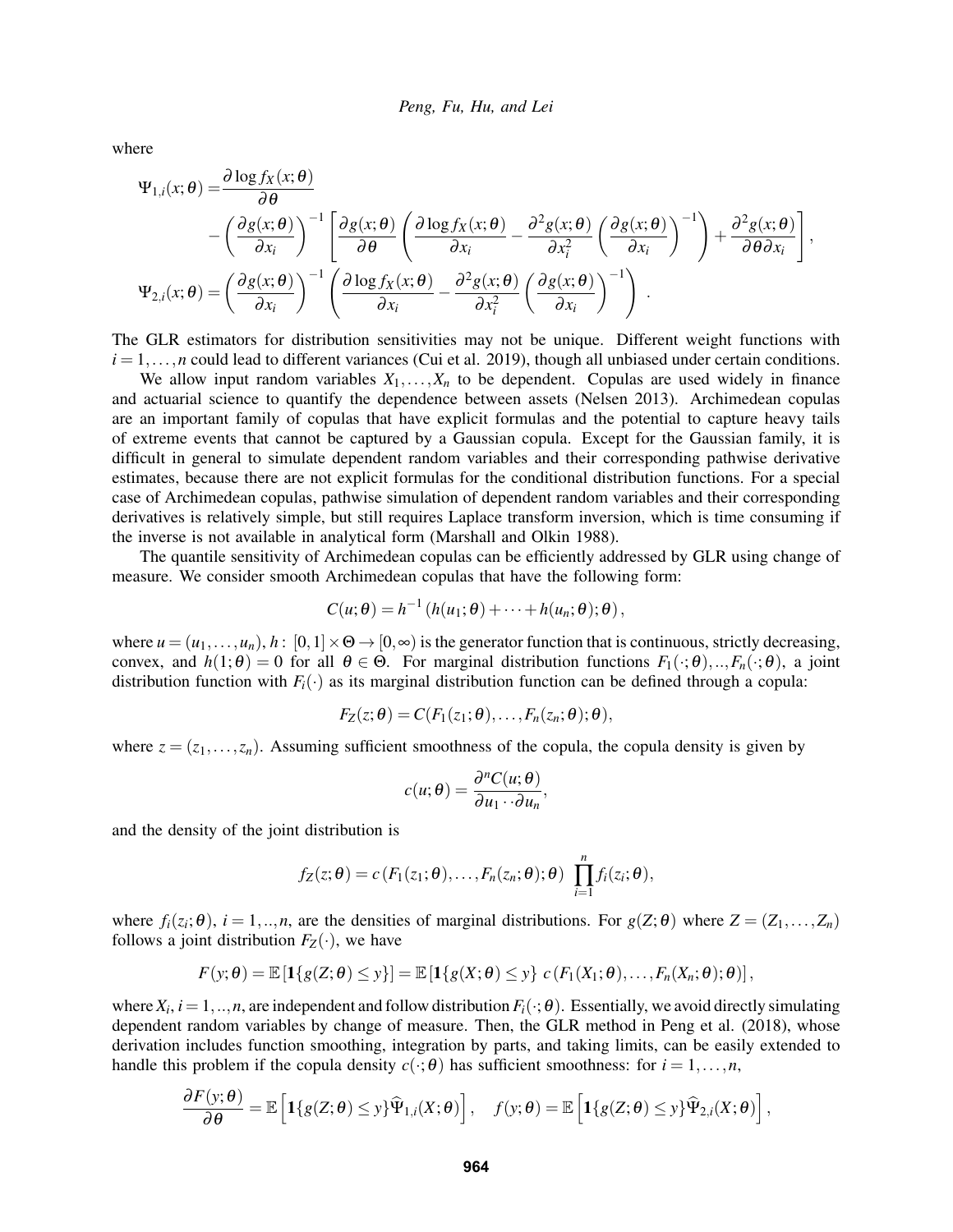where

$$
\widehat{\Psi}_{1,i}(x;\theta) = \sum_{i=1}^{n} \frac{\partial \log f_i(x_i;\theta)}{\partial \theta} + \frac{\partial c(u;\theta)}{\partial \theta} \Big|_{u_i = F_i(x_i;\theta)} \n+ \sum_{i=1}^{n} \frac{\partial c(u;\theta)}{\partial u_i} \Big|_{u_i = F_i(x_i;\theta)} \frac{\partial F_i(x_i;\theta)}{\partial \theta} - \frac{\partial g(x;\theta)}{\partial \theta} \frac{\partial c(u;\theta)}{\partial u_i} \Big|_{u_i = F_i(x_i;\theta)} f_i(x_i;\theta) \n+ c(F_1(x_1;\theta),...,F_n(x_1;\theta); \theta) \left( \frac{\partial g(x;\theta)}{\partial \theta} \frac{\partial \log f_i(x_i;\theta)}{\partial x_i} + \frac{\partial^2 g(x;\theta)}{\partial \theta \partial x_i} \right) \left( \frac{\partial g(x;\theta)}{\partial x_i} \right)^{-1} \n+ c(F_1(x_i;\theta),...,F_n(x_i;\theta); \theta) \frac{\partial g(x;\theta)}{\partial \theta} \frac{\partial^2 g(x;\theta)}{\partial x_i^2} \left( \frac{\partial g(x;\theta)}{\partial x_i} \right)^{-2}, \n\widehat{\Psi}_{2,i}(x;\theta) = \left( \frac{\partial c(u;\theta)}{\partial u_i} \Big|_{u_i = F_i(x_i;\theta)} f_i(x_i;\theta) + c(F_1(x_1;\theta),...,F_n(x_n;\theta); \theta) \frac{\partial \log f_i(x_i;\theta)}{\partial x_i} \right) \left( \frac{\partial g(x;\theta)}{\partial x_i} \right)^{-1} \n- c(F_1(x_1;\theta),...,F_n(x_n;\theta); \theta) \frac{\partial^2 g(x;\theta)}{\partial x_i^2} \left( \frac{\partial g(x;\theta)}{\partial x_i} \right)^{-2}.
$$

To deal with jumps in the financial models, we consider a generalization of [\(1\)](#page-1-0):

 $g_N(X(N); \theta),$ 

where  $g_n(\cdot)$  is a performance function,  $X(n) = (X_1, \ldots, X_n)$  and N is a discrete random variable with probability mass function  $p(n; \theta) = Pr(N = n)$  for  $n \in \mathbb{Z}^+$ . A simple example illustrating how the introduction of *N* allows jumps in a financial model is the following jump-diffusion model:

$$
dS(t)/S(t) = \mu dt + \sigma dW(t) + dJ(t),
$$

where  $\mu$  and  $\sigma$  are drift and volatility parameters, respectively, *W* is a standard Brownian motion, and *J* is the jump term given by

$$
J(t) = \sum_{i=1}^{N(t)} Y_i,
$$

where  $\{N(t)\}_{t=0}^{\infty}$  is a counting process, e.g., a Poisson process, and  $Y_i$ ,  $i = 1, ..., N$ , are jump size r.v.s. For a fixed *t*, define

$$
G_N(X_{1:N};\theta) = \mu t + \sigma X_1 + \sum_{i=2}^N X_i,
$$

where  $\theta$  is a generic parameter that can be  $\mu$ ,  $\sigma$ , or a parameter governing the jump intensity of  $N(t)$ ,  $N = N(t) + 1$ ,  $X_1$  is a standard normal r.v.,  $X_i = Y_{i-1}$ ,  $i = 2,...,N$ . The GLR estimators for distribution sensitivities can be generalized straightforwardly by

$$
\frac{\partial F(y;\theta)}{\partial \theta} = \mathbb{E}\left[\mathbf{1}\{g_N(X(N);\theta) \leq y\}\widetilde{\Psi}_{1,i}(X(N);\theta)\right], \quad f(y;\theta) = \mathbb{E}\left[\mathbf{1}\{g_N(X(N);\theta) \leq y\}\widetilde{\Psi}_{2,i}(X(N);\theta)\right],
$$

where

$$
\widetilde{\Psi}_{j,i}(X(N);\theta)=\frac{\partial \log p(n;\theta)}{\partial \theta}\bigg|_{n=N}+\Psi_{j,i}(X(N);\theta), \quad i=1,\ldots,n, \ j=1,2.
$$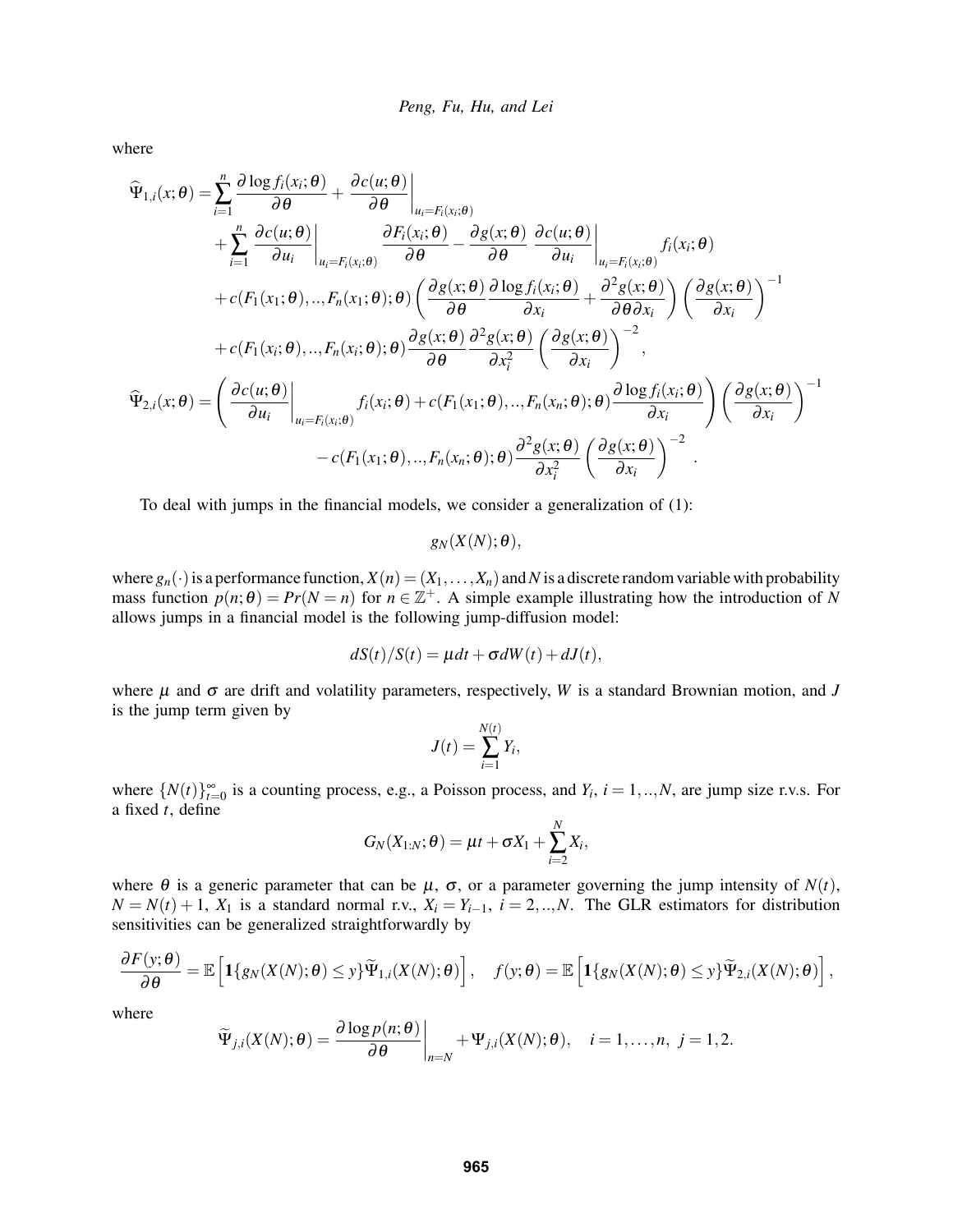#### 3 APPLICATIONS AND EXPERIMENTS

In this section, two numerical examples are provided: a summation of two random variables with dependence modeled by a bivariate Archimedean copula and option pricing under a stochastic volatility model driven by a pure jump Lévy process. In these two examples where IPA in [Hong 2009](#page-10-3) and CMC in [Fu et al. 2009](#page-10-5) are biased or computationally inefficient to apply, GLR is compared with the finite difference (FD) method and FD method with common random number (CRN) (FDC).

## Example 1. Archimedean copula

We test the quantile sensitivity of  $g(Z_1, Z_2) = Z_1 + Z_2$ , where  $(Z_1, Z_2)$  follows a distribution corresponding to a bivariate Archimedean copula with generator function  $\log[(1-\theta(1-x))/x]$ , given by

$$
C(u_1, u_2; \theta) = \frac{u_1 u_2}{1 - \theta (1 - u_1)(1 - u_2)},
$$

where  $\theta \in [-1,1)$ , governing the strength of dependence. Its copula density is given by

$$
c(u_1, u_2; \theta) = \frac{1-\theta}{[1-\theta(1-u_1)(1-u_2)]^2} + \frac{2\theta u_1 u_2}{[1-\theta(1-u_1)(1-u_2)]^3},
$$

and the derivatives of the copula density are given by

$$
\frac{\partial c(u_1, u_2; \theta)}{\partial \theta} = -\frac{1}{[1 - \theta(1 - u_1)(1 - u_2)]^2} + \frac{2[(1 - \theta)(1 - u_1)(1 - u_2) + u_1u_2]}{[1 - \theta(1 - u_1)(1 - u_2)]^3} \n+ \frac{6\theta u_1 u_2(1 - u_1)(1 - u_2)}{[1 - \theta(1 - u_1)(1 - u_2)]^4}, \n\frac{\partial c(u_1, u_2; \theta)}{\partial u_1} = \frac{2\theta [u_2 - (1 - \theta)(1 - u_2)]}{[1 - \theta(1 - u_1)(1 - u_2)]^3} - \frac{6\theta^2 u_1 u_2(1 - u_2)}{[1 - \theta(1 - u_1)(1 - u_2)]^4}, \n\frac{\partial c(u_1, u_2; \theta)}{\partial u_2} = \frac{2\theta [u_1 - (1 - \theta)(1 - u_1)]}{[1 - \theta(1 - u_1)(1 - u_2)]^3} - \frac{6\theta^2 u_1 u_2(1 - u_1)}{[1 - \theta(1 - u_1)(1 - u_2)]^4}.
$$

We assume the marginal distributions of  $Z_1$  and  $Z_2$  are standard normal, and set  $\theta = 0$  and  $i = 1$  in  $\hat{\Psi}_{i,i}(X;\theta)$ ,  $j = 1,2$ . Because it is computationally intensive to simulate dependent random variables with a joint distribution given by the Archimedean copula, IPA, CMC, and FD or FDC based on direct simulation of dependent input random variables would be computationally inefficient. We apply FDC to approximate the numerator and denominator of quantile sensitivity, i.e.

$$
-\frac{\sum_{\ell=1}^{M} \mathbf{1}\{g(X_1^{(\ell)}, X_2^{(\ell)}) \leq q_\theta^{\alpha}\}\left[c\left(F_1(X_1^{(\ell)}), F_2(X_2^{(\ell)}); \theta + \delta\right) - c\left(F_1(X_1^{(\ell)}), F_2(X_2^{(\ell)}); \theta\right)\right]}{\sum_{\ell=1}^{M} \left[\mathbf{1}\{g(X_1^{(\ell)}, X_2^{(\ell)}) \leq q_\theta^{\alpha} + \delta\} - \mathbf{1}\{g(X_1^{(\ell)}, X_2^{(\ell)}) \leq q_\theta^{\alpha}\}\right]c\left(F_1(X_1^{(\ell)}), F_2(X_2^{(\ell)}); \theta\right)},
$$

 $(X_1^{(\ell)}$  $\chi_1^{(\ell)}, X_2^{(\ell)}$  $\chi_2^{(t)}$ ,  $\ell = 1,...,M$ , are i.i.d. copies of  $(X_1, X_2)$ , and set the perturbed size  $\delta = 0.01$ . When the perturbation size  $\delta$  is small, the denominator is likely to be zero if the sample size *M* is not large enough. Quantile in this example is estimated by:

$$
\widehat{q}_{\theta}^{\alpha} = \arg \min_{y} \left[ \frac{1}{M} \sum_{\ell=1}^{M} \mathbf{1} \{ g(X_1^{(\ell)}, X_2^{(\ell)}) \leq y \} c \left( F_1(X_1^{(\ell)}), F_2(X_2^{(\ell)}); \theta \right) - \alpha \right]^2.
$$

From Table [1,](#page-5-0) the variance of GLR is smaller than that of FDC.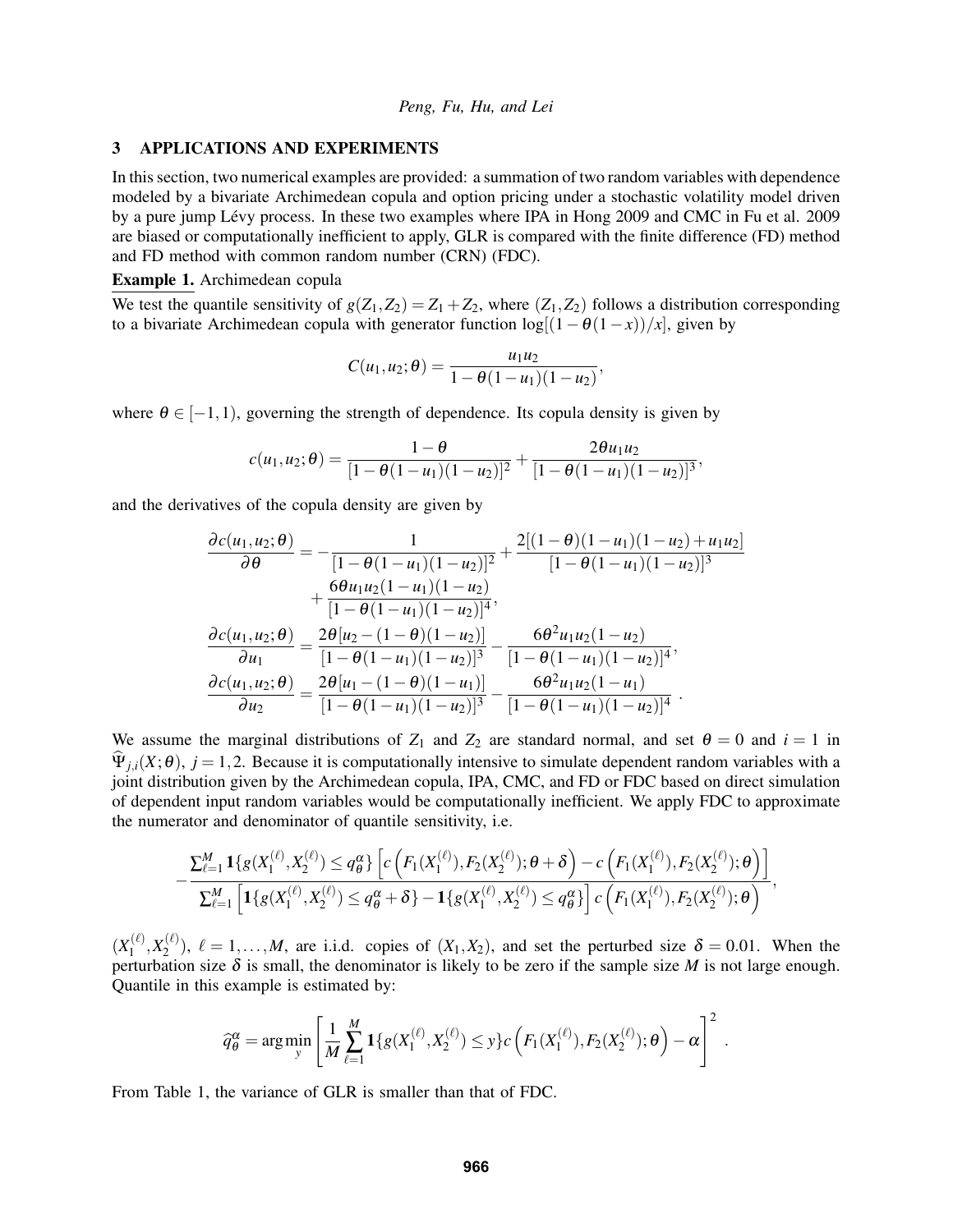<span id="page-5-0"></span>Table 1: Means and standard errors of  $\alpha$ -quantile sensitivity of a Archimedean copula based on  $10^2$ independent experiments using a sample size of  $M = 10^4$  in the upper table and  $M = 10^6$  in the lower table.

| $M = 10^4$     | GL R                          | <b>FDC</b>                    |  |  |
|----------------|-------------------------------|-------------------------------|--|--|
| $\alpha = 0.2$ | $-0.235 \pm 8 \times 10^{-4}$ | $-0.229 \pm 6 \times 10^{-3}$ |  |  |
| $\alpha = 0.4$ | $-0.079 \pm 8 \times 10^{-4}$ | $-0.077 \pm 2 \times 10^{-3}$ |  |  |
| $\alpha = 0.6$ | $0.077 \pm 10^{-3}$           | $0.076 \pm 2 \times 10^{-3}$  |  |  |
| $\alpha = 0.8$ | $0.235 \pm 2 \times 10^{-3}$  | $0.227 \pm 6 \times 10^{-3}$  |  |  |
| $M = 10^6$     | <b>GLR</b>                    | <b>FDC</b>                    |  |  |
| $\alpha = 0.2$ | $-0.236 \pm 8 \times 10^{-5}$ | $-0.235 \pm 5 \times 10^{-4}$ |  |  |
| $\alpha = 0.4$ | $-0.077 \pm 8 \times 10^{-5}$ | $-0.077 \pm 2 \times 10^{-4}$ |  |  |
| $\alpha = 0.6$ | $0.077 \pm 10^{-4}$           | $0.078 \pm 2 \times 10^{-4}$  |  |  |
| $\alpha = 0.8$ | $0.235 \pm 2 \times 10^{-4}$  | $0.237 \pm 5 \times 10^{-4}$  |  |  |

### Example 2. Lévy-Driven Ornstein-Uhlenbeck (OU) Process

[Barndorff-Nielsen and Shephard \(2001\)](#page-9-1) introduced the following Lévy-driven OU process:

$$
dV(t) = -\lambda V(t)dt + dZ(t), \quad V(0) > 0,
$$

where  $\lambda > 0$  and  $\{Z(t)\}_{t=0}^{\infty}$  is called the background driving Lévy process (BDLP), a subordinator without drift and  $Z(0) = 0$ . The economic interpretation of stochastic volatility is random intensity of business activities in the market. The Bandorff-Nielsen and Shepard (BNS) stochastic volatility model is given by

$$
dR(t) = (\mu + \beta V(t))dt + \sqrt{V(t)}dW(t) + \rho dZ(t), \quad R(0) = 0,
$$

which is a generalization of the Black-Scholes model. The solution of [\(3\)](#page-5-0) is

$$
V(t) = e^{-\lambda t} V(0) + \int_0^t e^{-\lambda (t-t')} dZ(t'), \quad V(0) > 0,
$$

and conditional on  $Z(t)$ ,  $V(t)$  and  $V(0)$ , the return process is given by

$$
R(t) = \left(\mu t + \rho Z(t) - \beta \int_0^t V(t^{'}) dt^{'}\right) + \left(\int_0^t V(t^{'}) dt^{'}\right)^{\frac{1}{2}} X_1
$$

where  $X_1 \sim N(0,1)$ . From the stochastic differential equation [\(3\)](#page-5-0),

$$
\int_0^t V(t^{'})dt^{'} = \frac{1}{\lambda} [Z(t) - (V(t) - V(0))].
$$

We assume the dynamics of the return process of the underlying asset follow a BNS model. The stochastic model of interest is the European call option price at time *t*, denoted by  $C_{t,T}^{BNS}(S(t),V(t))$ , which can be priced via Fourier transforms as shown in the Appendix. The simplest BNS model is  $\Gamma(a,b)$ -OU, where the marginal distribution of  $V(t)$  is a Gamma distribution with parameters *a* and *b* (see the Appendix) and the BDLP is a compound Poisson process with

$$
Z(t) = \sum_{i=1}^{N(t)} J_i, \qquad V(t) = e^{-\lambda t} V(0) + \sum_{i=1}^{N(t)} e^{\lambda (T_i - t)} J_i, \quad V(0) > 0,
$$

where  $\{N(t)\}_{t=0}^{\infty}$  is the Poisson process with intensity rate  $\lambda a$ ,  $T_i$ ,  $i = 1,..,N(t)$ , are the jump times, and  $J_i$ ,  $i = 1, ..., N(t)$ , are the jump sizes which follow an exponential distribution with mean  $1/b$ . We define

$$
g_N(X(N); \theta) = C_{t,T}^{BNS}(S(t), V(t)),
$$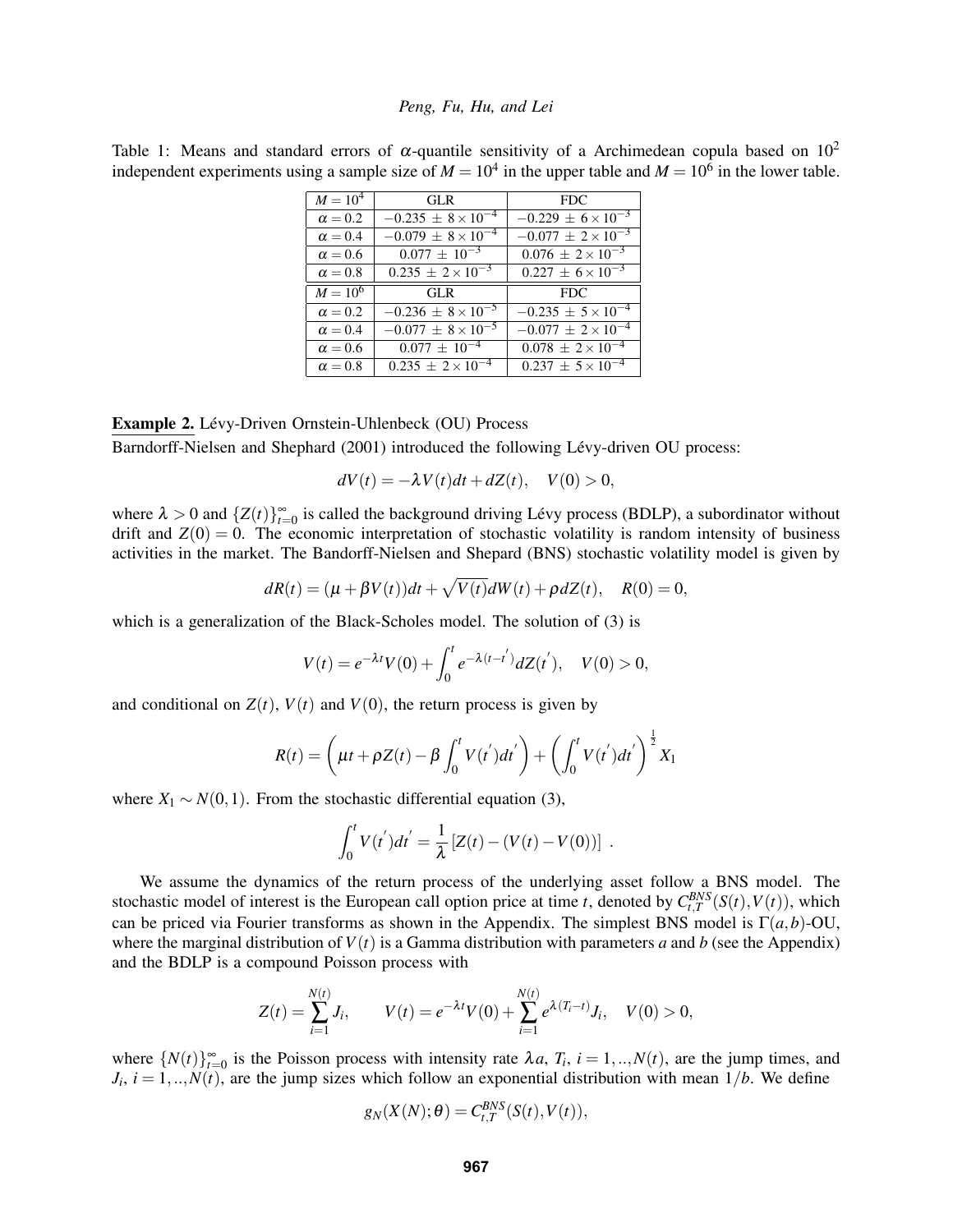<span id="page-6-0"></span>Table 2: The means and standard errors of  $\alpha$ -quantile sensitivity of option price under the Lévy-driven stochastic volatility model based on  $10^4$  independent experiments using a sample size of  $M = 10^3$  in the upper table and  $M = 10<sup>4</sup>$  in the lower table.

| $M = 10^3$     | <b>GLR</b>                                | FDC.                           | FD                             |
|----------------|-------------------------------------------|--------------------------------|--------------------------------|
| $\alpha = 0.2$ | $2.495 \pm 1.6 \times \overline{10^{-3}}$ | $2.513 \pm 0.7 \times 10^{-3}$ | $2.495 \pm 6.5 \times 10^{-3}$ |
| $\alpha = 0.4$ | $2.532 \pm 3.1 \times 10^{-3}$            | $2.539 \pm 0.4 \times 10^{-3}$ | $2.524 \pm 5.0 \times 10^{-3}$ |
| $\alpha = 0.6$ | $2.554 \pm 1.5 \times 10^{-3}$            | $2.556 \pm 0.2 \times 10^{-3}$ | $2.561 \pm 4.9 \times 10^{-3}$ |
| $\alpha = 0.8$ | $2.595 \pm 0.8 \times 10^{-3}$            | $2.578 \pm 0.5 \times 10^{-3}$ | $2.616 \pm 6.5 \times 10^{-3}$ |
| $M = 10^4$     | GL R                                      | FDC.                           | FD.                            |
| $\alpha = 0.2$ | $2.496 \pm 0.5 \times 10^{-3}$            | $2.513 + 0.2 \times 10^{-3}$   | $2.493 \pm 2.0 \times 10^{-3}$ |
| $\alpha = 0.4$ | $2.53\overline{1 \pm 1.1 \times 10^{-3}}$ | $2.539 \pm 0.1 \times 10^{-3}$ | $2.528 \pm 1.6 \times 10^{-3}$ |
| $\alpha = 0.6$ | $2.55\overline{5} \pm 0.5 \times 10^{-3}$ | $2.556 + 0.1 \times 10^{-3}$   | $2.556 \pm 1.5 \times 10^{-3}$ |
|                | $2.600 \pm 0.3 \times 10^{-3}$            |                                |                                |

where  $S(t) = S(0) \exp(R(t))$ ,  $N = 2N(t) + 1$ ,  $X_i = J_{i-1}$ ,  $i = 2, ..., N(t) + 1$ ,  $X_{N(t)+1+j} = T_j$ ,  $j = 1, ..., N(t)$ , and θ can be any parameter in (λ,µ,β,ρ,*a*,*b*,*r*).

We can see the parameter  $\lambda$  governs the jump intensity (together with *a*) and decay speed of the stochastic volatility, and for the call option price at time  $t$  under the Lévy-driven stochastic volatility model, IPA fails because of jumps in  $(R(t), V(t))$ . CMC requires an inversion of the option price formula  $C_t^{BNS}(S(t), V(t))$ , which is computationally intensive.

We test the quantile sensitivity with respect to the parameter  $\lambda$  of the option price. The sensitivity is estimated at  $\lambda = 0.2$ ,  $\mu = 0$ ,  $\beta = 0$ ,  $\rho = 0$ ,  $a = 2$ ,  $b = 100$ ,  $r = 0.03$ ,  $t = 1$ ,  $T = 2$ ,  $S(0) = 1$  and  $K = 1$ . Set  $i = 1$  in  $\tilde{\Psi}_{i,i}(X;\theta)$ ,  $j = 1,2$ . The derivatives used to calculate the quantile sensitivity estimator are given in the Appendix. To calculate the Fourier transform, we use the trapezoidal rule [\(Feng and Lin 2013\)](#page-10-30) and set the discretization size to 0.1, the truncation length to 100, and the auxiliary parameter  $\sigma$  to 1.

Because there is no analytical form for the quantile sensitivity, we implement FD and FDC with perturbation size 0.01 to compare with GLR. Random variables  $X_1$  and  $V(0)$  are shared in the simulation of the stochastic model under different parameter values. For the simulation of the compound Poisson process, we first generate the Poisson process  $\{N(t)\}_{t=0}^{\infty}$  with rate  $a(\lambda + \delta)$  and the corresponding jump sizes; then for the sample path of parameter  $a(\lambda - \delta)$ , we discard each jump with probability  $2\delta/(\lambda + \delta)$ .

In Table [2,](#page-6-0) we can see that the standard errors of GLR are smaller than FD but larger than FDC. The means of the quantile sensitivity estimates of the three methods are close, although there are three sources of biases: ratio bias, the finite number of samples and perturbation size, and the numerical calculation of the Fourier transform (with finite discretization and truncation sizes) when we calculate the option price. These sources of biases affect the three methods differently.

## 4 CONCLUSIONS

We provide a GLR estimator for quantile sensitivities. The proposed estimator does not require batching or binning, and has broad applicability. The numerical examples illustrate how the GLR estimator can deal with stochastic models that have discontinuous sample paths and discontinuous sample performance measures, and dependent input random variables that are computationally intensive to generate.

## ACKNOWLEDGMENTS

This work was supported in part by the National Science Foundation of China (NSFC) under Grants 71901003, 71571048, 71720107003, 71690232, 91846301, and 71790615, by the National Science Foundation under Grant CMMI-1462787, and by the Defense Advanced Research Projects Agency (DARPA) under Grant N660011824024. The views, opinions and/or findings expressed are those of the authors and should not be interpreted as representing the official views or policies of the Department of Defense or the U.S. Government.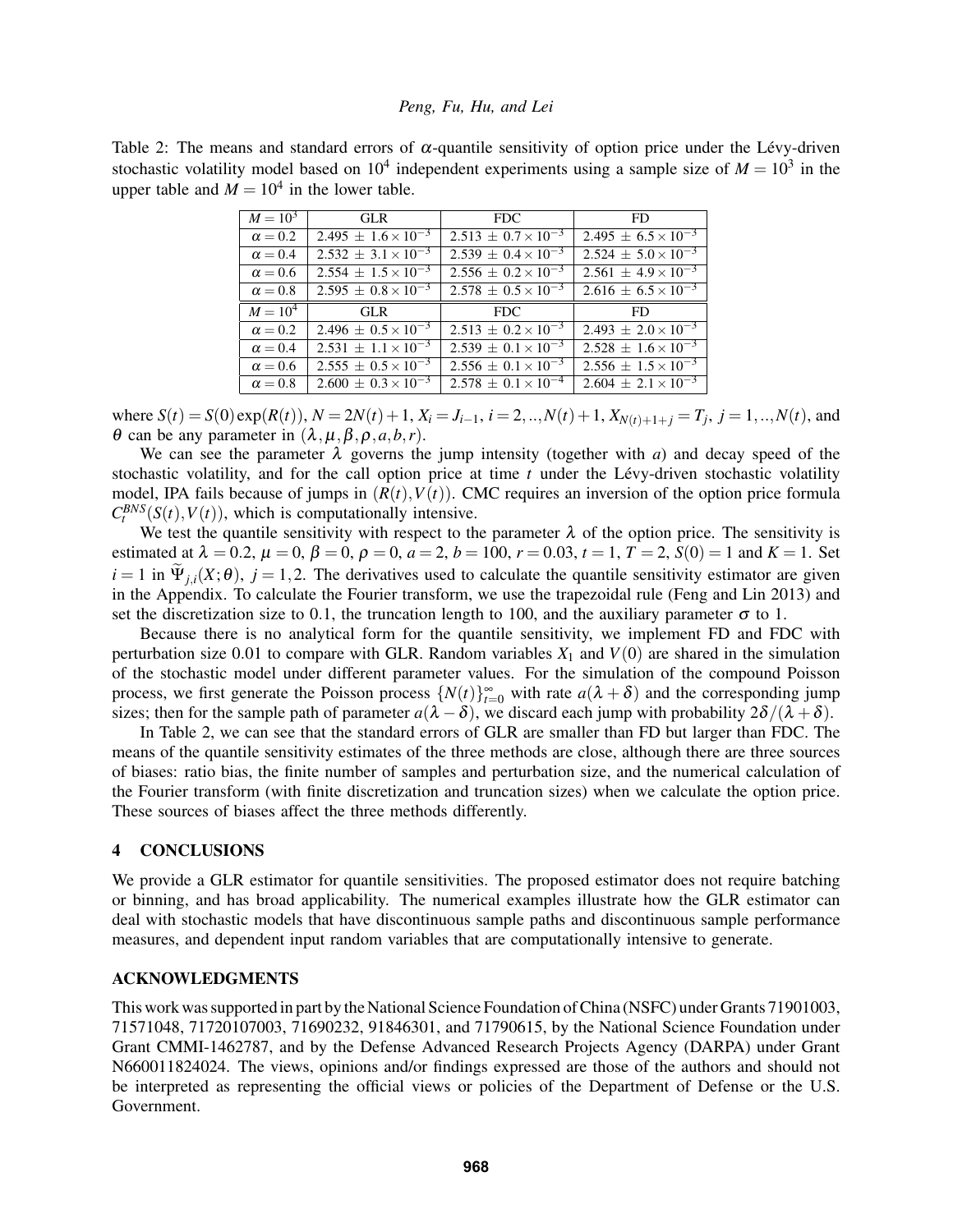#### APPENDIX

#### Option Pricing Formula in Example 2 of Section 3.

In the risk-neutral case,  $\mu = r - l(\rho)$  and  $\beta = -1/2$ , where *r* is the interest rate and *l*(·) is the Laplace exponent of *Z* under the risk-neutral probability. For the call option price at time *t*,

$$
C_{t,T}^{BNS}(S(t),V(t))=\frac{1}{2\pi}\int_{-\infty}^{\infty}e^{-iu\log K}\zeta_{t,T}(u)du+C_{t,T}^{BS}(S(t),\sigma^2),
$$

where *T* is the maturity time,  $C_{t,T}^{BS}(S(t), \sigma^2)$  is the Black-Scholes price of a call option with volatility  $\sigma$ , strike price K, underlying value  $e^{R(t)}$  and interest rate r, and

$$
\zeta_{t,T}(u) = e^{iu(r(T-t)+\log S(t))} \frac{\Lambda_{t,T}(u-i) - \Lambda_{t,T}^{\sigma}(u-i)}{iu(1+iu)},
$$

where *i* is the unit imaginary number,  $\Lambda_{t,T}$  is the characteristic function of  $R(T) - R(t)$  conditional on  $V(t)$ and  $\Lambda_{t,T}^{\sigma} = \exp\left(-\frac{\sigma^2(T-t)}{2}\right)$  $\left(\frac{T-t}{2}\right)(u^2+iu)\right)$ . See [Carr and Madan \(1999\)](#page-10-31) and [Carr et al. \(2003\)](#page-10-32) for details.

When the marginal distribution of  $V(t)$  is the  $\Gamma(a,b)$ -distribution with PDF

$$
\frac{b^a x^{a-1}}{\Gamma(a)} \exp(-bx) \mathbf{1}\{x > 0\}
$$

where  $\Gamma(a) = \int_0^\infty e^{-y} y^{a-1} dy$  denotes the gamma function, the BDLP is a compound Poisson process. For the  $\Gamma(a,b)$ -OU stochastic volatility model, the characteristic function of  $R(T) - R(t)$  conditional on  $V(t)$ can be given explicitly by

$$
\log \Lambda_{t,T}(u) = i (r - l(\rho))(T - t) - V(t)\kappa(T - t)\frac{u^2 + iu}{2} + \frac{ab}{b - \Gamma_2(u)}\ln\frac{b - \Gamma_1(u)}{b - iu\rho} + \frac{\lambda a(T - t)\Gamma_2(u)}{b - \Gamma_2(u)}
$$

,

where  $l(\rho) = \lambda a \rho / (\lambda - \rho)$ ,  $\kappa (T - t) = (1 - e^{-\lambda (T - t)}) / \lambda$  and

$$
\Gamma_1(u) = iu\rho - \frac{u^2 + iu}{2}\kappa(T - t),
$$
  

$$
\Gamma_2(u) = iu\rho - \lambda^{-1}\frac{u^2 + iu}{2}.
$$

See [Tankov \(2004\)](#page-11-9) for details. To simulate Lévy-driven processes  $Z(t)$  and  $V(t)$  generally requires the inversion of characteristic functions [\(Peng et al. 2016\)](#page-11-6), which is computationally intensive. A compound Poisson approximation for a Lévy process can be found in [Glasserman and Liu \(2011\).](#page-10-21)

## Derivatives in Example 2 of Section 3:

$$
\frac{\partial}{\partial \lambda} \zeta_{t,T}(u) = \frac{e^{iu(r(T-t)+R(t))}}{1+iu} \left( (\Lambda_{t,T}(u-i) - \Lambda_{t,T}^{\sigma}(u-i)) \frac{\partial R(t)}{\partial \lambda} + \frac{1}{iu} \frac{\partial \Lambda_{t,T}}{\partial \lambda} \right),
$$

$$
\frac{\partial}{\partial x_1} \zeta_{t,T}(u) = e^{iu(r(T-t)+R(t))} \frac{\Lambda_{t,T}(u-i) - \Lambda_{t,T}^{\sigma}(u-i)}{1+iu} \frac{\partial R(t)}{\partial x_1},
$$

$$
\frac{\partial^2}{\partial \lambda \partial x_1} \zeta_{t,T}(u) = \frac{e^{iu(r(T-t)+R(t))}}{1+iu} \left\{ (\Lambda_{t,T} - \Lambda_{t,T}^{\sigma}) \left( iu \frac{\partial R(t)}{\partial \lambda} \frac{\partial R(t)}{\partial x_1} + \frac{\partial^2 R(t)}{\partial \lambda \partial x_1} \right) + \frac{\partial R(t)}{\partial x_1} \frac{\partial \Lambda_{t,T}}{\partial \lambda} \right\},
$$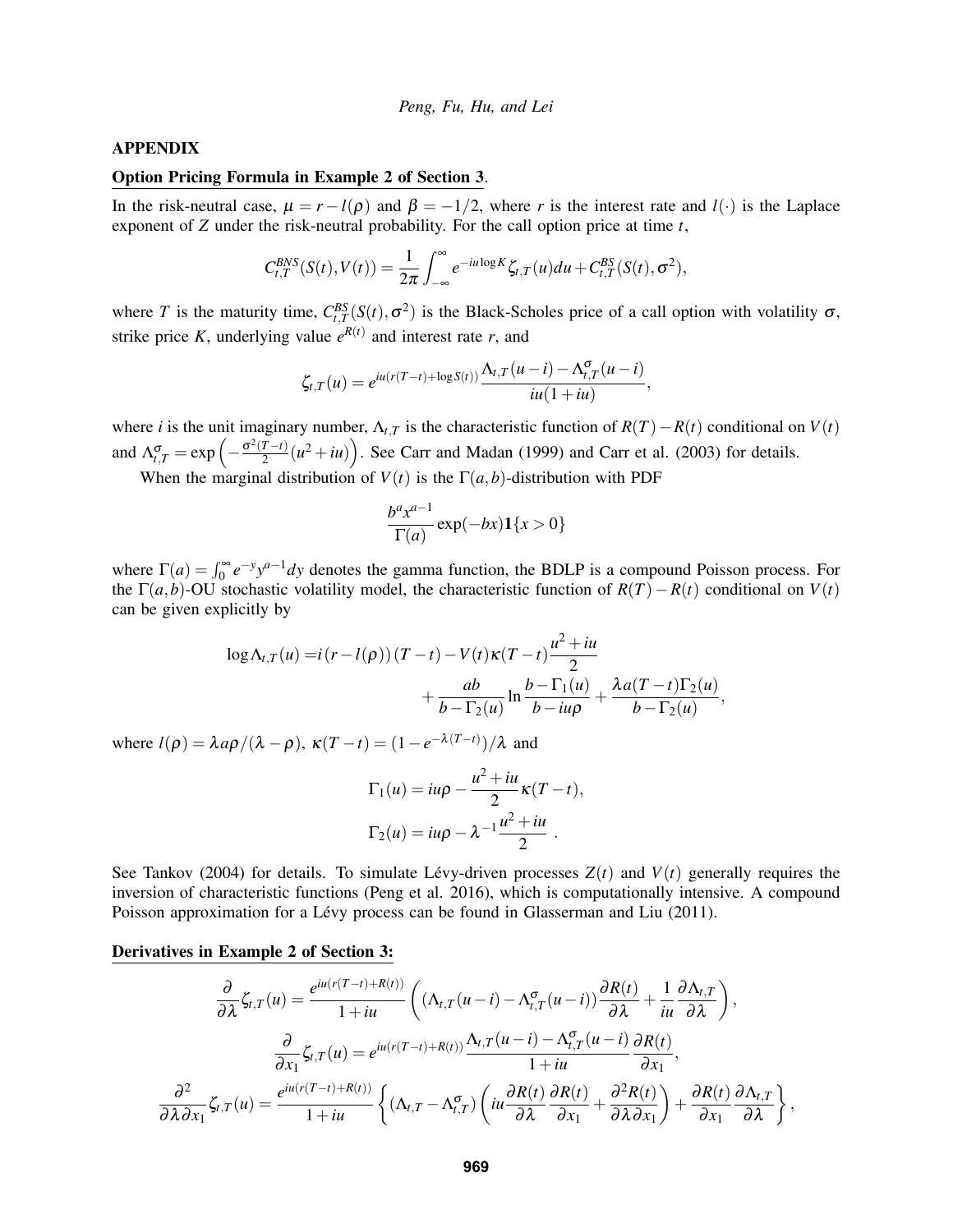$$
\frac{\partial^2}{\partial x_1^2} \zeta_{t,T}(u) = \frac{iue^{iu(r(T-t)+R(t))}(\Lambda_{t,T}(u-i) - \Lambda_{t,T}^{\sigma}(u-i))}{1+iu} \left(\frac{\partial R(t)}{\partial x_1}\right)^2;
$$

$$
\frac{\partial}{\partial \lambda} \ln \Lambda_{t,T}(\vartheta) = -i(T-t) \frac{\partial l(\rho)}{\partial \lambda} - \kappa (T-t) \frac{\vartheta^2 + i \vartheta}{2} \frac{\partial V(t)}{\partial \lambda} - V(t) \frac{\vartheta^2 + i \vartheta}{2} \frac{\partial \kappa (T-t)}{\partial \lambda} \n+ \frac{ab}{(b-\Gamma_2)^2} \ln \frac{b-\Gamma_1}{b-i \vartheta \rho} \frac{\partial \Gamma_2}{\partial \lambda} - \frac{ab}{(b-\Gamma_1)(b-\Gamma_2)} \frac{\partial \Gamma_1}{\partial \lambda} + \frac{a(T-t)\Gamma_2}{b-\Gamma_2} \n+ \frac{\lambda a(T-t)}{b-\Gamma_2} \frac{\partial \Gamma_2}{\partial \lambda} + \frac{\lambda a(T-t)\Gamma_2}{(b-\Gamma_2)^2} \frac{\partial \Gamma_2}{\partial \lambda},
$$

$$
\frac{\partial}{\partial x_1} \Lambda_{t,T}(\vartheta) = \frac{\partial^2}{\partial \lambda \partial x_1} \Lambda_{t,T}(\vartheta) = \frac{\partial^2}{\partial x_1^2} \Lambda_{t,T}(\vartheta) = 0,
$$

where  $\vartheta = u - i$ ;

$$
\frac{\partial R(t)}{\partial \lambda} = -\frac{1}{2\sqrt{\lambda}} \left\{ \frac{1}{\lambda} \left[ Z(t) - (V(t) - V(0)) \right] + \frac{\partial V(t)}{\partial \lambda} \right\} \left[ Z(t) - (V(t) - V(0)) \right]^{-\frac{1}{2}} X_1,
$$
\n
$$
\frac{\partial R(t)}{\partial x_1} = \left\{ \frac{1}{\lambda} \left[ Z(t) - (V(t) - V(0)) \right] \right\}^{\frac{1}{2}}, \qquad \frac{\partial^2 R(t)}{\partial x_1^2} = 0,
$$
\n
$$
\frac{\partial^2 R(t)}{\partial \lambda \partial x_1} = -\frac{1}{2\sqrt{\lambda}} \left\{ \frac{1}{\lambda} \left[ Z(t) - (V(t) - V(0)) \right] + \frac{\partial V(t)}{\partial \lambda} \right\} \left[ Z(t) - (V(t) - V(0)) \right]^{-\frac{1}{2}};
$$
\n
$$
\frac{\partial V(t)}{\partial \lambda} = -te^{-\lambda t} V(0) + \sum_{i=1}^{N(t)} (T_i - t) J_i e^{\lambda (T_i - t)},
$$
\n
$$
\frac{\partial V(t)}{\partial x_1} = \frac{\partial^2 V(t)}{\partial \lambda \partial x_1} = \frac{\partial^2 V(t)}{\partial x_1^2} = \frac{\partial Z(t)}{\partial \lambda} = \frac{\partial Z(t)}{\partial x_1} = \frac{\partial^2 Z(t)}{\partial \lambda \partial x_1} = \frac{\partial^2 Z(t)}{\partial x_1^2} = 0;
$$
\n
$$
\frac{\partial \ln p(n)}{\partial \lambda} = \frac{n}{\lambda} - at, \qquad \frac{\partial I(\rho)}{\partial \lambda} = \frac{a\rho}{\lambda - \rho} - \frac{\lambda a\rho}{(\lambda - \rho)^2},
$$
\n
$$
\frac{\partial \kappa(T - t)}{\partial \lambda} = \frac{(T - t)e^{-\lambda(T - t)}}{\lambda} - \frac{(1 - e^{-\lambda(T - t)})}{\lambda^2},
$$
\n
$$
\frac{\partial \Gamma_1(\vartheta)}{\partial \lambda} = -\frac{\vartheta + i\vartheta^2}{2} \frac{\partial \kappa(T - t)}{\partial \lambda}, \qquad \frac{\partial \Gamma_2(\vartheta)}{\partial \lambda} = \frac{\vartheta + i\vartheta^2}{2\lambda^2};
$$
\n
$$
C_{t,T}^{BS}(
$$

$$
\frac{\partial C_{1t}}{\partial \lambda} = e^{R(t)} \frac{\partial R(t)}{\partial \lambda} \left\{ F_{\mathcal{N}} \left( \frac{R(t) + (r + \frac{\sigma^2}{2})(T - t) - \ln K}{\sigma \sqrt{T - t}} \right) + \frac{1}{\sigma \sqrt{T - t}} f_{\mathcal{N}} \left( \frac{R(t) + (r + \frac{\sigma^2}{2})(T - t) - \ln K}{\sigma \sqrt{T - t}} \right) \right\},\
$$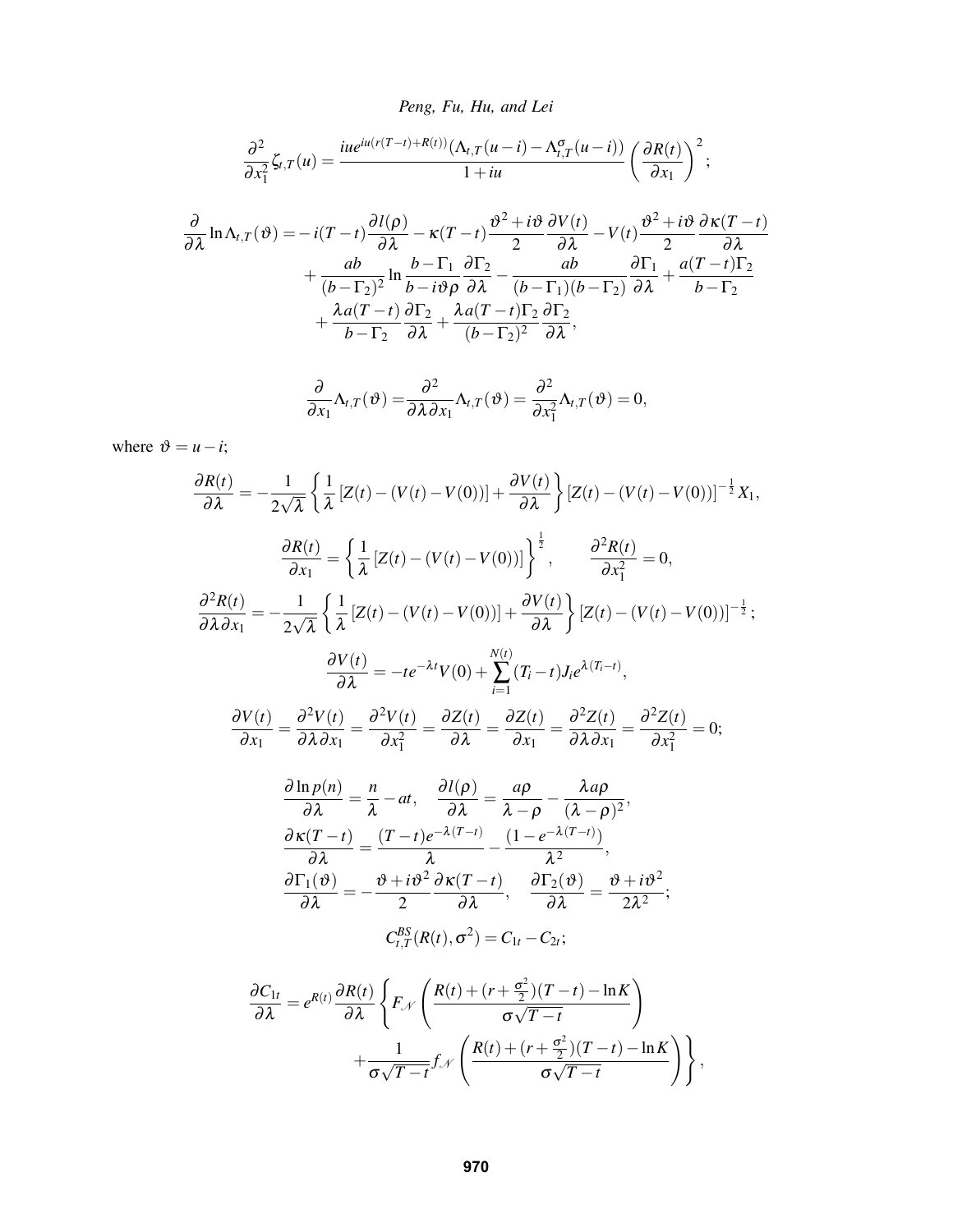*Peng, Fu, Hu, and Lei*

$$
\frac{\partial C_{1t}}{\partial x_1} = e^{R(t)} \frac{\partial R(t)}{\partial x_1} \left\{ F_{\mathcal{N}} \left( \frac{R(t) + (r + \frac{\sigma^2}{2})(T - t) - \ln K}{\sigma \sqrt{T - t}} \right) + \frac{1}{\sigma \sqrt{T - t}} f_{\mathcal{N}} \left( \frac{R(t) + (r + \frac{\sigma^2}{2})(T - t) - \ln K}{\sigma \sqrt{T - t}} \right) \right\},\
$$

$$
\frac{\partial^2 C_{1t}}{\partial \lambda \partial x_1} = e^{R(t)} \left\{ F_{\mathcal{N}} \left( \frac{R(t) + (r + \frac{\sigma^2}{2})(T - t) - \ln K}{\sigma \sqrt{T - t}} \right) \left( \frac{\partial^2 R(t)}{\partial \lambda \partial x_1} + \frac{\partial R(t)}{\partial \lambda} \frac{\partial R(t)}{\partial x_1} \right) \right\} \n+ \frac{1}{\sigma \sqrt{T - t}} f_{\mathcal{N}} \left( \frac{R(t) + (r + \frac{\sigma^2}{2})(T - t) - \ln K}{\sigma \sqrt{T - t}} \right) \left( \frac{\partial^2 R(t)}{\partial \lambda \partial x_1} + 2 \frac{\partial R(t)}{\partial \lambda} \frac{\partial R(t)}{\partial x_1} \right) \n+ \frac{1}{\sigma^2 (T - t)} f_{\mathcal{N}}' \left( \frac{R(t) + (r + \frac{\sigma^2}{2})(T - t) - \ln K}{\sigma \sqrt{T - t}} \right) \frac{\partial R(t)}{\partial \lambda} \frac{\partial R(t)}{\partial x_1} \right\},\newline
$$
  
\n
$$
\frac{\partial^2 C_{1t}}{\partial x_1^2} = e^{R(t)} \left( \frac{\partial R(t)}{\partial x_1} \right)^2 \left\{ F_{\mathcal{N}} \left( \frac{R(t) + (r + \frac{\sigma^2}{2})(T - t) - \ln K}{\sigma \sqrt{T - t}} \right) + \frac{2}{\sigma \sqrt{T - t}} f_{\mathcal{N}} \left( \frac{R(t) + (r + \frac{\sigma^2}{2})(T - t) - \ln K}{\sigma \sqrt{T - t}} \right) + \frac{1}{\sigma^2 (T - t)} f_{\mathcal{N}}' \left( \frac{R(t) + (r + \frac{\sigma^2}{2})(T - t) - \ln K}{\sigma \sqrt{T - t}} \right) \right\},\newline
$$

where  $F_N$  and  $f_N$  are the distribution function and density of the standard normal distribution;

$$
\frac{\partial C_{2t}}{\partial \lambda} = \frac{Ke^{-r(T-t)}}{\sigma\sqrt{T-t}} f_{\mathcal{N}}\left(\frac{R(t) + (r - \frac{\sigma^2}{2})(T-t) - \ln K}{\sigma\sqrt{T-t}}\right) \frac{\partial R(t)}{\partial \lambda},
$$

$$
\frac{\partial C_{2t}}{\partial x_1} = \frac{Ke^{-r(T-t)}}{\sigma\sqrt{T-t}} f_{\mathcal{N}}\left(\frac{R(t) + (r - \frac{\sigma^2}{2})(T-t) - \ln K}{\sigma\sqrt{T-t}}\right) \frac{\partial R(t)}{\partial x_1},
$$

$$
\frac{\partial^2 C_{2t}}{\partial \lambda \partial x_1} = \frac{Ke^{-r(T-t)}}{\sigma \sqrt{T-t}} \left\{ f_{\mathcal{N}} \left( \frac{R(t) + (r - \frac{\sigma^2}{2})(T-t) - \ln K}{\sigma \sqrt{T-t}} \right) \frac{\partial^2 R(t)}{\partial \lambda \partial x_1} + \frac{1}{\sigma \sqrt{T-t}} f'_{\mathcal{N}} \left( \frac{R(t) + (r - \frac{\sigma^2}{2})(T-t) - \ln K}{\sigma \sqrt{T-t}} \right) \frac{\partial R(t)}{\partial \lambda} \frac{\partial R(t)}{\partial x_1} \right\},\
$$

$$
\frac{\partial^2 C_{2t}}{\partial x_1^2} = \frac{Ke^{-r(T-t)}}{\sigma^2(T-t)} f'_{\mathcal{N}} \left( \frac{R(t) + (r - \frac{\sigma^2}{2})(T-t) - \ln K}{\sigma \sqrt{T-t}} \right) \left( \frac{\partial R(t)}{\partial x_1} \right)^2.
$$

# **REFERENCES**

<span id="page-9-0"></span>Alexopoulos, C., D. Goldsman, A. Mokashi, K. Tien, and J. Wilson. 2019. "Sequest: A Sequential Procedure for Estimating Quantiles in Steady-state Simulations". *Operations Research, to appear*.

<span id="page-9-1"></span>Barndorff-Nielsen, O. E., and N. Shephard. 2001. "Non-Gaussian Ornstein-Uhlenbeck Based Models and Some of Their Uses in Financial Economics". *Journal of the Royal Statistical Society: Series B* 63(2):167–241.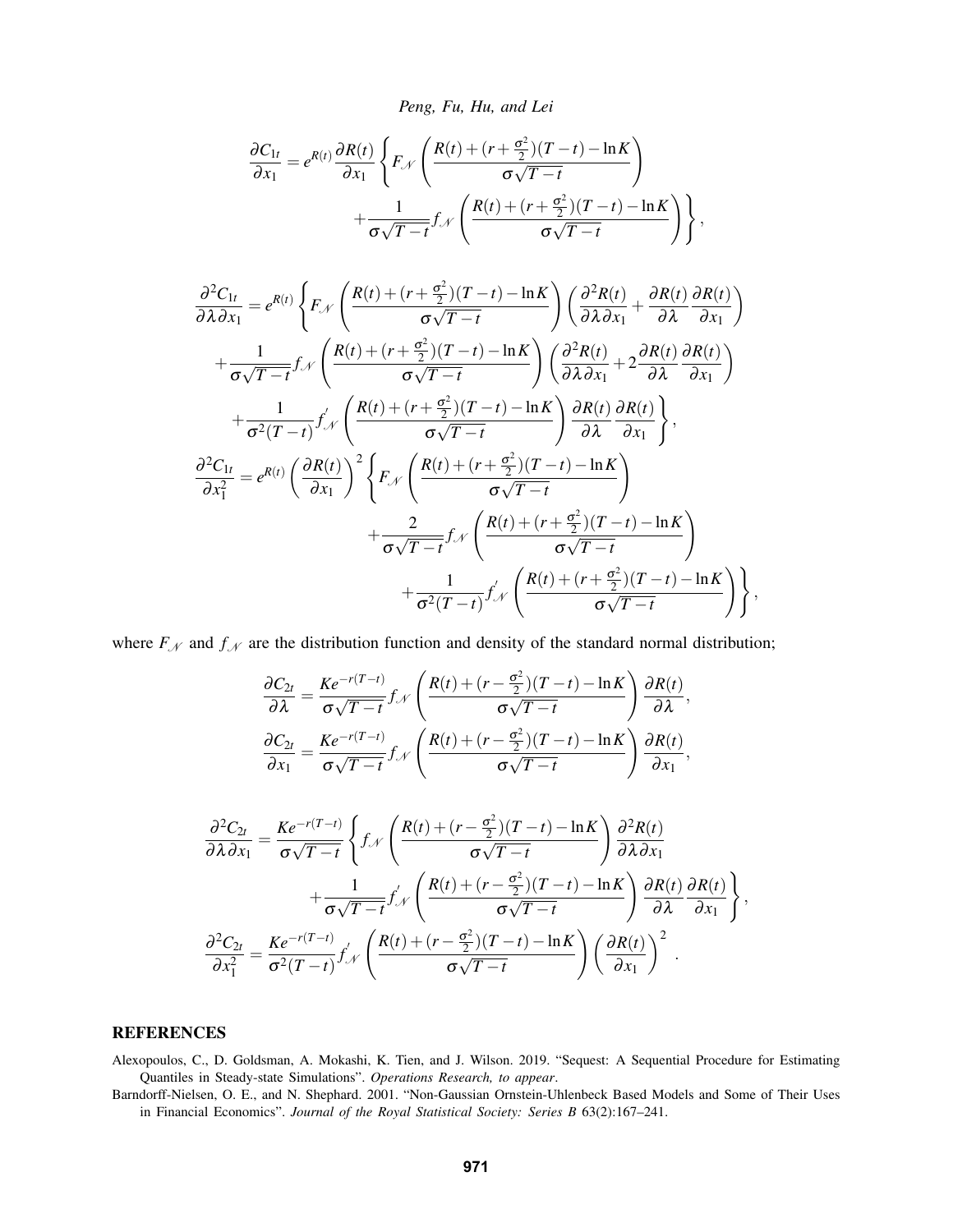- <span id="page-10-14"></span>Broadie, M., and P. Glasserman. 1996. "Estimating Security Price Derivatives Using Simulation". *Management Science* 42(2):269– 285.
- <span id="page-10-32"></span>Carr, P., H. Geman, D. B. Madan, and M. Yor. 2003. "Stochastic Volatility for Levy Processes". ´ *Mathematical Finance* 13(3):345– 382.
- <span id="page-10-31"></span>Carr, P., and D. B. Madan. 1999. "Option Valuation Using the Fast Fourier Transform". *Journal of Computational Finance* 2(4):61– 73.
- <span id="page-10-19"></span>Chen, N., and Y. Liu. 2014. "American Option Sensitivities Estimation Via A Generalized Infinitesimal Perturbation Analysis Approach". *Operations Research* 62(3):616–632.
- <span id="page-10-23"></span>Chen, Z., and P. Glasserman. 2008. "Sensitivity Estimates for Portfolio Credit Derivatives Using Monte Carlo". *Finance and Stochastics* 12(4):507–540.
- <span id="page-10-27"></span>Cui, Z., M. C. Fu, J. Hu, Y. Liu, Y. Peng, and L. Zhu. 2019. "On the Variance of Single-run Unbiased Stochastic Derivative Estimators". *INFORMS Journal on Computing, accepted, preprint in ResearchGate with DOI: 10.13140/RG.2.2.27015.04007*.
- <span id="page-10-1"></span>David, H. A., and H. N. Nagaraja. 1970. *Order Statistics*. Wiley Online Library.
- <span id="page-10-30"></span>Feng, L., and X. Lin. 2013. "Inverting Analytic Characteristic Functions and Financial Applications". *SIAM Journal on Financial Mathematics* 4(1):372–398.
- <span id="page-10-5"></span>Fu, M. C., L. J. Hong, and J.-Q. Hu. 2009. "Conditional Monte Carlo Estimation of Quantile Sensitivities". *Management Science* 55(12):2019–2027.
- <span id="page-10-13"></span>Fu, M. C., and J.-Q. Hu. 1995. "Sensitivity Analysis for Monte Carlo Simulation of Option Pricing". *Probability in the Engineering and Informational Sciences* 9(03):417–446.
- <span id="page-10-15"></span>Glasserman, P. 2004. *Monte Carlo Methods in Financial Engineering*. Springer.
- <span id="page-10-20"></span>Glasserman, P., and Z. Liu. 2010. "Sensitivity Estimates from Characteristic Functions". *Operations Research* 58(6):1611–1623.
- <span id="page-10-21"></span>Glasserman, P., and Z. Liu. 2011. "Sensitivity Estimates for Lévy-driven Models in Finance". *Journal of Computational Finance* 14(2):3–56.
- <span id="page-10-12"></span>Glynn, W. P., L. Fan, M. C. Fu, J. Hu, and Y. Peng. 2019. "Technical note—Central Limit Theorems for Estimated Functions at Estimated Points". *Operations Research, accepted, preprint in Researchgate with DOI: 10.13140/RG.2.2.28902.37447*.
- <span id="page-10-10"></span>Heidergott, B., and W. Volk-Makarewicz. 2016. "A Measure-valued Differentiation Approach to Sensitivity Analysis of Quantiles". *Mathematics of Operations Research* 41(1):293–317.
- <span id="page-10-7"></span>Heidergott, B., W. Volk-Makarewicz, and F. J. Vázquez-Abad. 2014. "Gradient Estimation for Quantiles of Stationary Waiting Times.". In *WODES*, 241–246.
- <span id="page-10-26"></span>Ho, Y.-C., and X.-R. Cao. 1991. *Discrete Event Dynamic Systems and Perturbation Analysis*. Kluwer Academic Publishers, Boston, MA.
- <span id="page-10-3"></span>Hong, L. J. 2009. "Estimating Quantile Sensitivities". *Operations Research* 57(1):118–130.
- <span id="page-10-8"></span>Hong, L. J., Z. Hu, and G. Liu. 2014. "Monte Carlo Methods for Value-at-risk and Conditional Value-at-risk: A Review". *ACM Transactions on Modeling and Computer Simulation* 24(4):1–37.
- <span id="page-10-6"></span>Hong, L. J., and G. Liu. 2009. "Simulating Sensitivities of Conditional Value At Risk". *Management Science* 55(2):281–293.
- <span id="page-10-24"></span>Hong, L. J., J. Sandeep, and L. Jun. 2014. "Estimating Sensitivities of Portfolio Credit Risk Using Monte Carlo". *INFORMS Journal on Computing* 26(4):848–865.
- <span id="page-10-9"></span>Jiang, G., and M. C. Fu. 2015. "Technical Note — On Estimating Quantile Sensitivities Via Infinitesimal Perturbation Analysis". *Operations Research* 63(2):435–441.
- <span id="page-10-2"></span>Jin, X., M. C. Fu, and X. Xiong. 2003. "Probabilistic Error Bounds for Simulation Quantile Estimators". *Management Science* 49(2):230–246.
- <span id="page-10-0"></span>Jorion, P. 2007. *Value at Risk: The New Benchmark for Managing Financial Risk*, Volume 2. McGraw-Hill, New York.
- <span id="page-10-22"></span>Joshi, M., and D. Kainth. 2004. "Rapid and Accurate Development of Prices and Greeks for nth-to-default Credit Swaps in the Li Model". *Quantitative Finance* 4(3):266–275.
- <span id="page-10-16"></span>Kaniel, R., S. Tompaidis, and A. Zemlianov. 2008. "Efficient Computation of Hedging Parameters for Discretely Exercisable Options". *Operations Research* 56(4):811–826.
- <span id="page-10-11"></span>Lei, L., Y. Peng, M. C. Fu, and J.-Q. Hu. 2018. "Applications of Generalized Likelihood Ratio Method to Distribution Sensitivities and Steady-state Simulation". *Journal of Discrete Event Dynamic Systems* 28(1):109–125.
- <span id="page-10-25"></span>Lei, L., Y. Peng, M. C. Fu, and J.-Q. Hu. 2019. "Sensitivity Analysis of Portfolio Credit Derivatives by Conditional Monte Carlo Simulation". *submitted to INFORMS Journal on Computing, preprint in ResearchGate with DOI: 10.13140/RG.2.2.21951.97444*.
- <span id="page-10-4"></span>Liu, G., and L. J. Hong. 2009. "Kernel Estimation of Quantile Sensitivities". *Naval Research Logistics* 56(6):511–525.
- <span id="page-10-18"></span>Liu, G., and L. J. Hong. 2011. "Kernel Estimation of the Greeks for Options with Discontinuous Payoffs". *Operations Research* 59(1):96–108.
- <span id="page-10-17"></span>Lyuu, Y.-D., and H.-W. Teng. 2011. "Unbiased and Efficient Greeks of Financial Options". *Finance and Stochastics* 15(1):141–181.
- <span id="page-10-29"></span>Marshall, A. W., and I. Olkin. 1988. "Families of Multivariate Distributions". *Journal of the American Statistical Association* 83(403):834–841.
- <span id="page-10-28"></span>Nelsen, R. B. 2013. *An Introduction to Copulas*, Volume 139. Springer Science & Business Media.